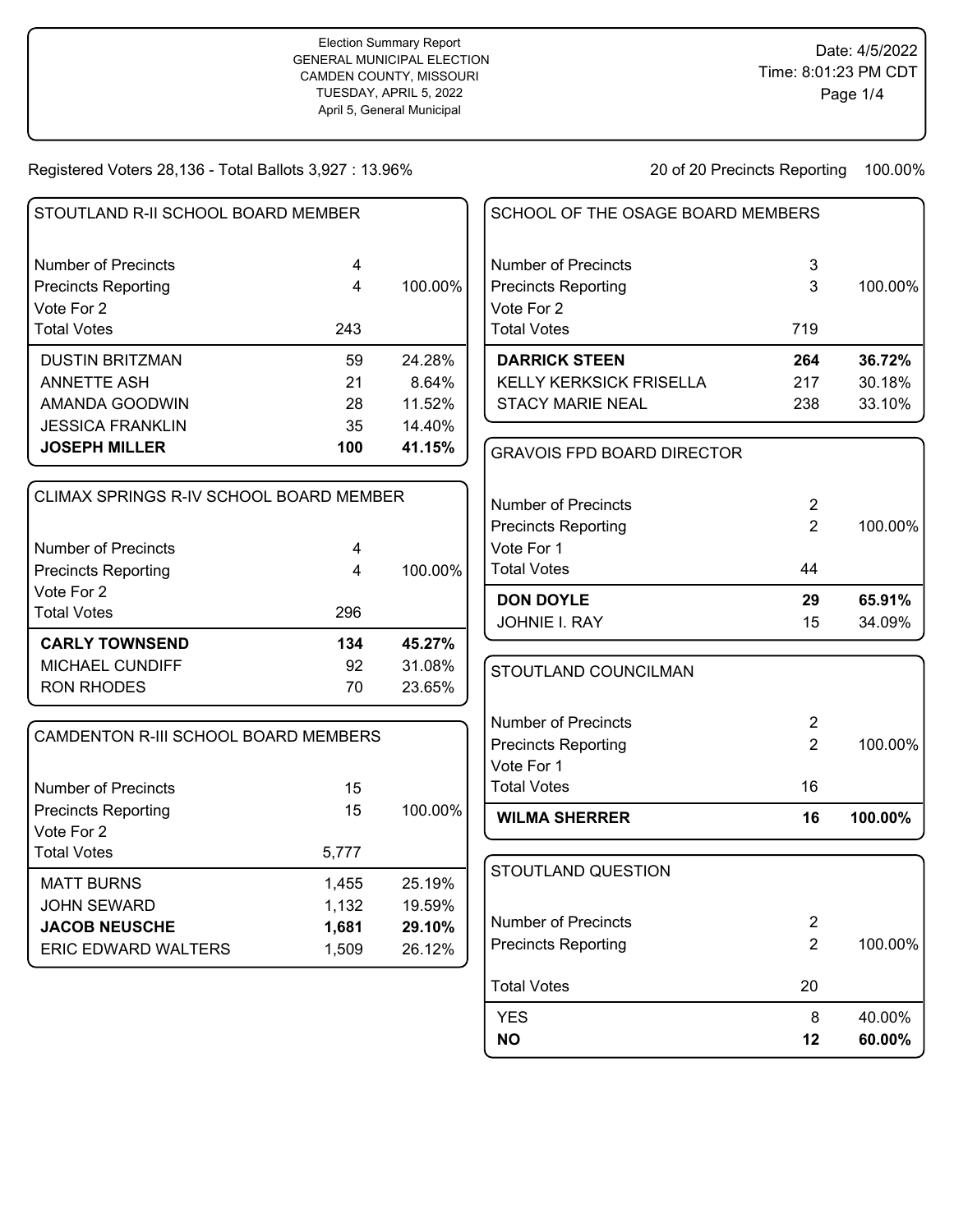Registered Voters 28,136 - Total Ballots 3,927 : 13.96% 20 20 of 20 Precincts Reporting 100.00%

| <b>NO</b>                                         | 0                                | 0%      | <b>PHYLLIS MAROSE</b>                             | 188                              | 100.00% |
|---------------------------------------------------|----------------------------------|---------|---------------------------------------------------|----------------------------------|---------|
| <b>YES</b>                                        | $\overline{2}$                   | 100.00% | <b>Total Votes</b>                                | 188                              |         |
| <b>Total Votes</b>                                | $\overline{2}$                   |         | Vote For 1                                        |                                  |         |
|                                                   |                                  |         | <b>Precincts Reporting</b>                        | $\overline{2}$                   | 100.00% |
| Number of Precincts<br><b>Precincts Reporting</b> | $\overline{c}$<br>$\overline{2}$ | 100.00% | <b>Number of Precincts</b>                        | $\overline{2}$                   |         |
| RICHLAND PROPOSITION U                            |                                  |         | OSAGE BEACH ALDERMAN WARD 2                       |                                  |         |
|                                                   |                                  |         |                                                   |                                  |         |
| <b>RONDA WORKMAN MASSEY</b>                       | $\overline{2}$                   | 100.00% | <b>KEVIN RUCKER</b>                               | 82                               | 100.00% |
| <b>Total Votes</b>                                | $\overline{2}$                   |         | <b>Total Votes</b>                                | 82                               |         |
| Vote For 1                                        |                                  |         | <b>Precincts Reporting</b><br>Vote For 1          | $\overline{2}$                   | 100.00% |
| <b>Precincts Reporting</b>                        | $\overline{2}$                   | 100.00% | <b>Number of Precincts</b>                        | $\overline{2}$                   |         |
| <b>TERM</b><br><b>Number of Precincts</b>         | $\overline{2}$                   |         | OSAGE BEACH ALDERMAN WARD 1                       |                                  |         |
| RICHLAND ALDERMAN WARD 1, 1 YEAR ENEXPIRED        |                                  |         |                                                   |                                  |         |
| <b>MONA E. SHAW</b>                               | $\overline{2}$                   | 100.00% | <b>BRAD SMITH</b>                                 | 426                              | 100.00% |
|                                                   |                                  |         | <b>Total Votes</b>                                | 426                              |         |
| Vote For 1<br><b>Total Votes</b>                  | $\overline{2}$                   |         | Vote For 1                                        |                                  |         |
| <b>Precincts Reporting</b>                        | $\overline{2}$                   | 100.00% | Number of Precincts<br><b>Precincts Reporting</b> | $\overline{2}$<br>$\overline{2}$ | 100.00% |
| <b>Number of Precincts</b>                        | $\overline{2}$                   |         |                                                   |                                  |         |
| RICHLAND ALDERMAN WARD 1, 2 YEAR TERM             |                                  |         | <b>OSAGE BEACH COLLECTOR</b>                      |                                  |         |
|                                                   |                                  |         | JOHN OLIVARRI                                     | 264                              | 48.62%  |
| <b>JOSHUA A WONDER</b>                            | $\overline{2}$                   | 100.00% | <b>MICHAEL J. HARMISON</b>                        | 279                              | 51.38%  |
| <b>Total Votes</b>                                | $\overline{2}$                   |         | <b>Total Votes</b>                                | 543                              |         |
| Vote For 1                                        |                                  |         | Vote For 1                                        |                                  |         |
| Precincts Reporting                               | $\overline{2}$                   | 100.00% | <b>Precincts Reporting</b>                        | $\overline{2}$                   | 100.00% |
| <b>Number of Precincts</b>                        | $\overline{2}$                   |         | <b>Number of Precincts</b>                        | 2                                |         |
| RICHLAND MAYOR                                    |                                  |         | <b>OSAGE BEACH MAYOR</b>                          |                                  |         |
|                                                   |                                  |         |                                                   |                                  |         |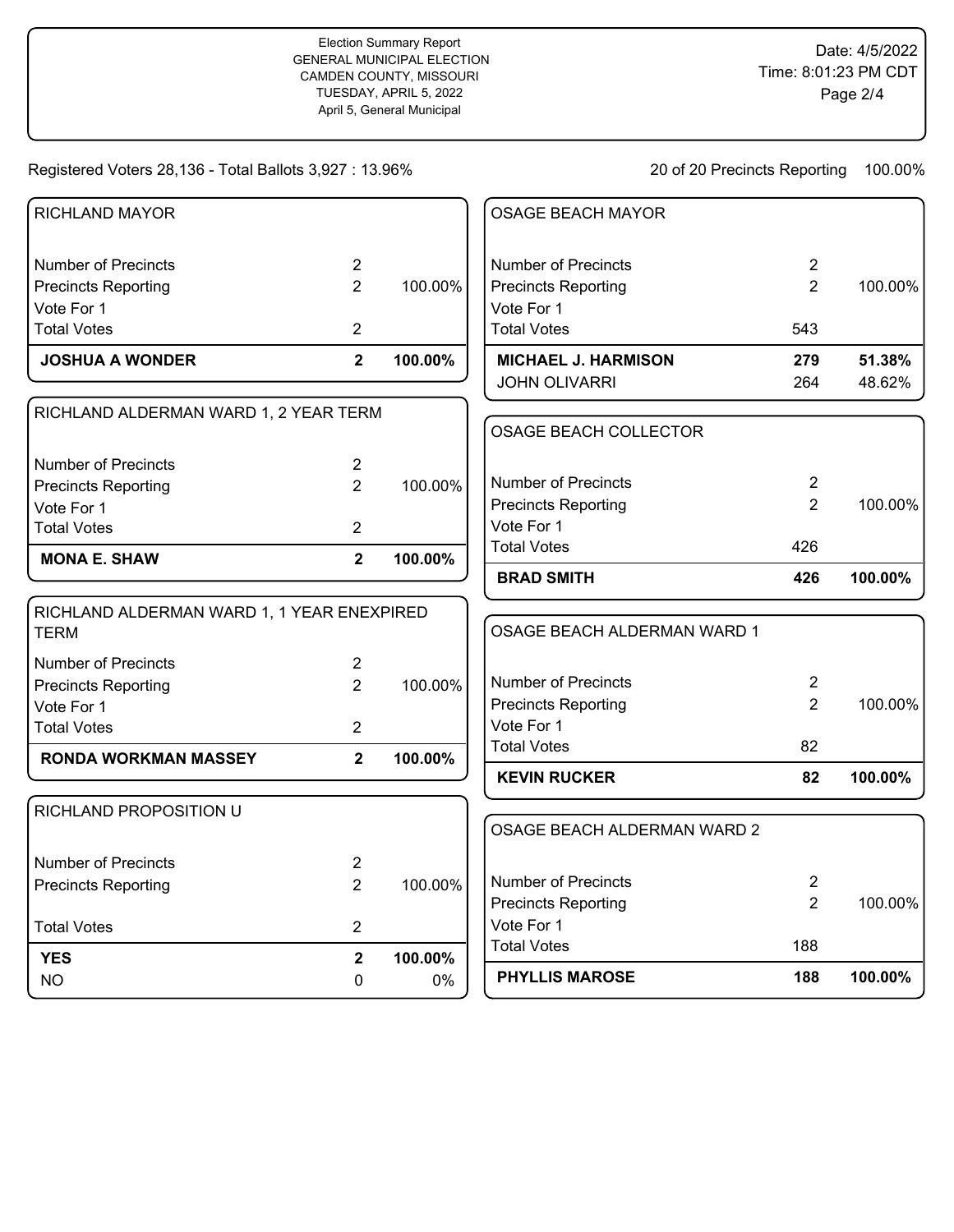Registered Voters 28,136 - Total Ballots 3,927 : 13.96% 20 20 of 20 Precincts Reporting 100.00%

LATRICIA MAYER 29 40.28%

|                             |                |         | <b>JARON HUMISTON</b>             | 43             | 59.72%  |
|-----------------------------|----------------|---------|-----------------------------------|----------------|---------|
| <b>NO</b>                   | 1              | 100.00% | <b>Total Votes</b>                | 72             |         |
| <b>YES</b>                  | 0              | 0%      | Vote For 1                        |                |         |
| <b>Total Votes</b>          | 1              |         | <b>Precincts Reporting</b>        | $\overline{2}$ | 100.00% |
|                             |                |         | <b>Number of Precincts</b>        | $\overline{2}$ |         |
| <b>Precincts Reporting</b>  | $\overline{2}$ | 100.00% |                                   |                |         |
| <b>Number of Precincts</b>  | $\overline{c}$ |         | CAMDENTON ALDERMAN WARD 3         |                |         |
| <b>LAURIE QUESTION</b>      |                |         | <b>SANDY GENTRY</b>               | 88             | 100.00% |
|                             |                |         | <b>Total Votes</b>                | 88             |         |
| <b>JEFF CHORPENING</b>      | $\mathbf{1}$   | 100.00% | Vote For 1                        |                |         |
| <b>Total Votes</b>          | $\mathbf{1}$   |         | <b>Precincts Reporting</b>        | 3              | 100.00% |
| Vote For 1                  |                |         | <b>Number of Precincts</b>        | 3              |         |
| <b>Precincts Reporting</b>  | $\overline{2}$ | 100.00% |                                   |                |         |
| <b>Number of Precincts</b>  | $\overline{2}$ |         | <b>CAMDENTON ALDERMAN WARD 2</b>  |                |         |
| LAURIE ALDERMAN WARD 1      |                |         | <b>DANIEL OUSLEY</b>              | 51             | 38.93%  |
|                             |                |         | <b>BRENDAN WEST</b>               | 38             | 29.01%  |
| <b>ALLEN KIMBERLING</b>     | $\mathbf{1}$   | 100.00% | <b>BONNIE "BLANKENSHIP" BLACK</b> | 42             | 32.06%  |
| <b>Total Votes</b>          | 1              |         | <b>Total Votes</b>                | 131            |         |
| Vote For 1                  |                |         | Vote For 1                        |                |         |
| <b>Precincts Reporting</b>  | $\overline{2}$ | 100.00% | <b>Precincts Reporting</b>        | $\overline{2}$ | 100.00% |
| <b>Number of Precincts</b>  | $\overline{2}$ |         | <b>Number of Precincts</b>        | $\overline{2}$ |         |
| <b>LAURIE MAYOR</b>         |                |         | <b>CAMDENTON ALDERMAN WARD 1</b>  |                |         |
| <b>KELLIE SCHUMAN</b>       | 155            | 100.00% | <b>DAVID RIDGELY</b>              | 4              | 100.00% |
| <b>Total Votes</b>          | 155            |         | <b>Total Votes</b>                | 4              |         |
| Vote For 1                  |                |         | Vote For 1                        |                |         |
| <b>Precincts Reporting</b>  | $\overline{2}$ | 100.00% | <b>Precincts Reporting</b>        | $\overline{2}$ | 100.00% |
| <b>Number of Precincts</b>  | $\overline{2}$ |         | <b>Number of Precincts</b>        | $\overline{2}$ |         |
| OSAGE BEACH ALDERMAN WARD 3 |                |         | LAKE OZARK ALDERMAN WARD 3        |                |         |
|                             |                |         |                                   |                |         |